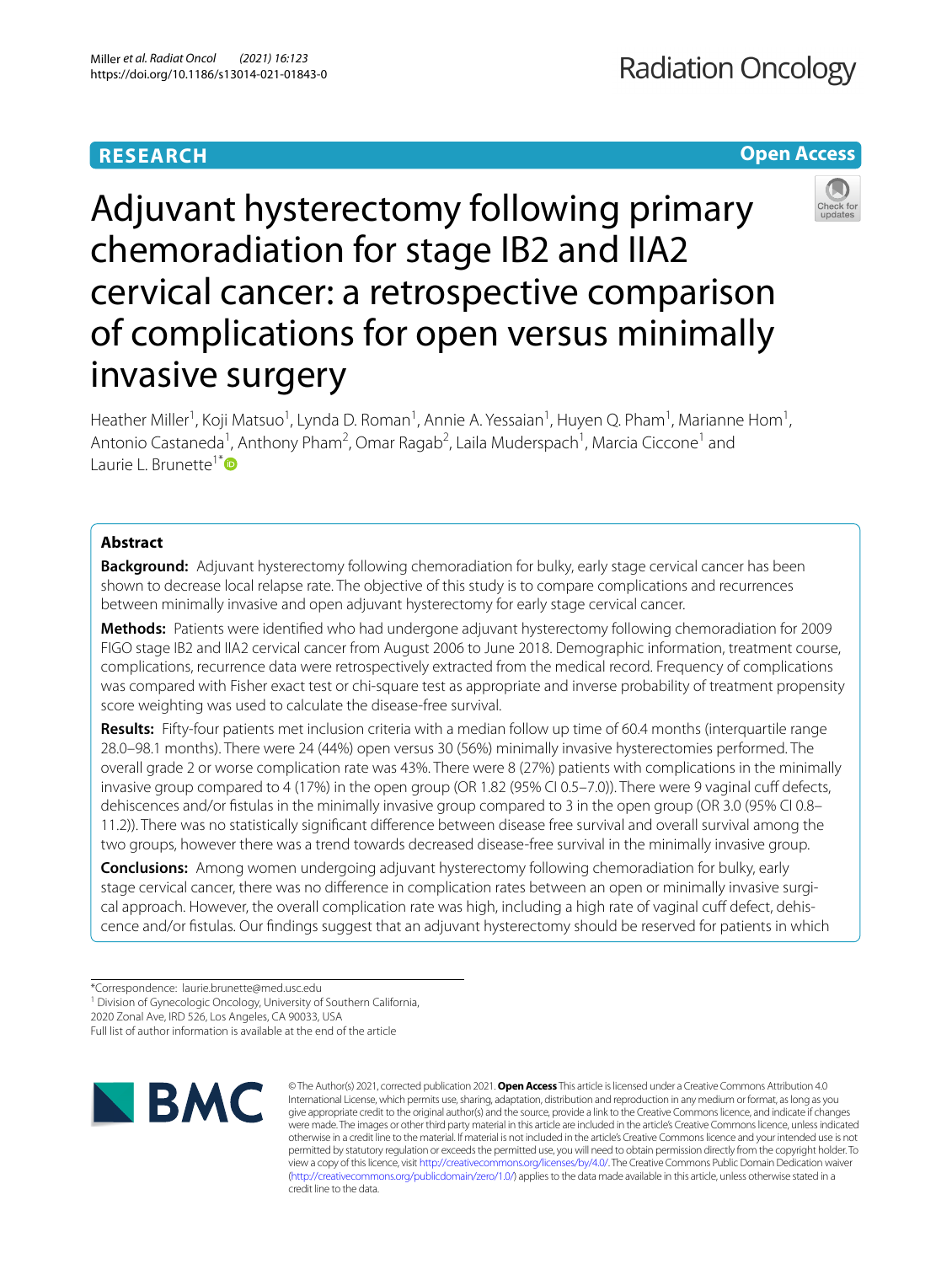chemoradiation is not anticipated to successfully treat the primary tumor and, if performed, an open approach should be considered.

**Keywords:** Adjuvant hysterectomy, Cervical cancer, Chemoradiation, Complication, Fistula, Hysterectomy, Vaginal cuf

# **Introduction**

Concurrent chemoradiation is the standard of care for bulky cervical cancer, which includes 2009 FIGO stage IB2 disease or higher  $[1]$  $[1]$ . The benefit of adjuvant hysterectomy following chemoradiation for bulky early stage cervical cancer has been an ongoing source of debate [[2–](#page-7-1) [4\]](#page-7-2). These women have historically high local recurrence rates and it has been suggested that the geometry of these bulky tumors and the associated tumor hypoxia was better addressed by hysterectomy than by additional intracavitary radiation [\[5](#page-7-3)]. Studies have shown no diference in overall survival for patients who undergo adjuvant hysterectomy, but patients with large tumors may beneft from the procedure by decreasing local recurrence rates [[5–](#page-7-3)[7\]](#page-7-4). As a result, it had been standard practice at our institution to perform adjuvant hysterectomy for these patients. Historically, this was performed via an open approach, but more recently a minimally invasive surgery with laparoscopy or robotic assistance has been used. No studies have examined the role of minimally invasive surgery compared to open surgery in these patients. Furthermore, recent data has emerged that shows an increase in recurrence rates and overall mortality in minimally invasive surgery versus open surgery for early stage cervical cancer  $[8, 9]$  $[8, 9]$  $[8, 9]$ . The objective of this study is to evaluate the complication and recurrence rates for stage IB2 and IIA2 cervical cancer in patients undergoing adjuvant hysterectomy after chemoradiation via minimally invasive surgery compared to open approach.

# **Methods**

A retrospective cohort study was conducted by retrospective chart review after obtaining institutional review board approval. Strengthening the Reporting of Observational Studies in Epidemiology guidelines were followed.

# **Patient selection**

All patients at a single, safety net institution with 2009 FIGO stage IB2 and IIA2 cervical cancer from August 2006 to June 2018 were considered for chemoradiation followed by adjuvant hysterectomy. If a patient declined an adjuvant hysterectomy at the time of diagnosis or was deemed to not be a surgical candidate based on comorbidities or performance status, they received defnitive

chemoradiation. Only those patients who ultimately underwent adjuvant hysterectomy after chemoradiation were included in this study. Only patients with squamous cell carcinoma, adenocarcinoma, or adenosquamous carcinoma were included. Any patient who received additional chemotherapy as part of initial cancer treatment outside of chemosensitization was excluded.

### **Treatment details**

All patients received a standard external beam radiation dose of 45 Gy and cisplatin for chemosensitization, followed by tandem and ovoid brachytherapy. As all patients were planned to receive an adjuvant hysterectomy following chemoradiation, the fnal tumor equivalent dose (EQD2) of combination external beam radiation and brachytherapy was limited to a total dose to Point A of 75 Gy or less. Most patients also underwent para-aortic lymphadenectomy at the time of hysterectomy for pathologic evaluation of the lymph nodes to determine the need for subsequent extended feld radiation. An extrafascial (type 1) hysterectomy was planned for all patients, however, if the surgeon was concerned for gross residual disease in the cervix based on preoperative exam, a modifed radical or radical (type II or III) hysterectomy was performed in order to achieve a complete resection of the primary tumor with an adequate margin. Medical records were retrospectively reviewed to extract data on patient demographics, cancer treatment, surgical details, complications and recurrence.

### **Endpoint defnitions**

The primary outcome was overall complication rate, calculated as total number of complications per total number of patients. Some patients had multiple complications. Secondary outcomes included disease free survival and overall survival. Only grade 2 or worse complications at the time of surgery and up to 90 days postoperatively were recorded, based on the classifcation of surgical complications [\[10](#page-7-7)]. Only complications related to the surgical procedure were recorded, therefore excluding toxicity from radiation therapy or chemosensitization. Date and status at last follow up was recorded until April 2020. Patients who were alive at last follow up were censored on that date.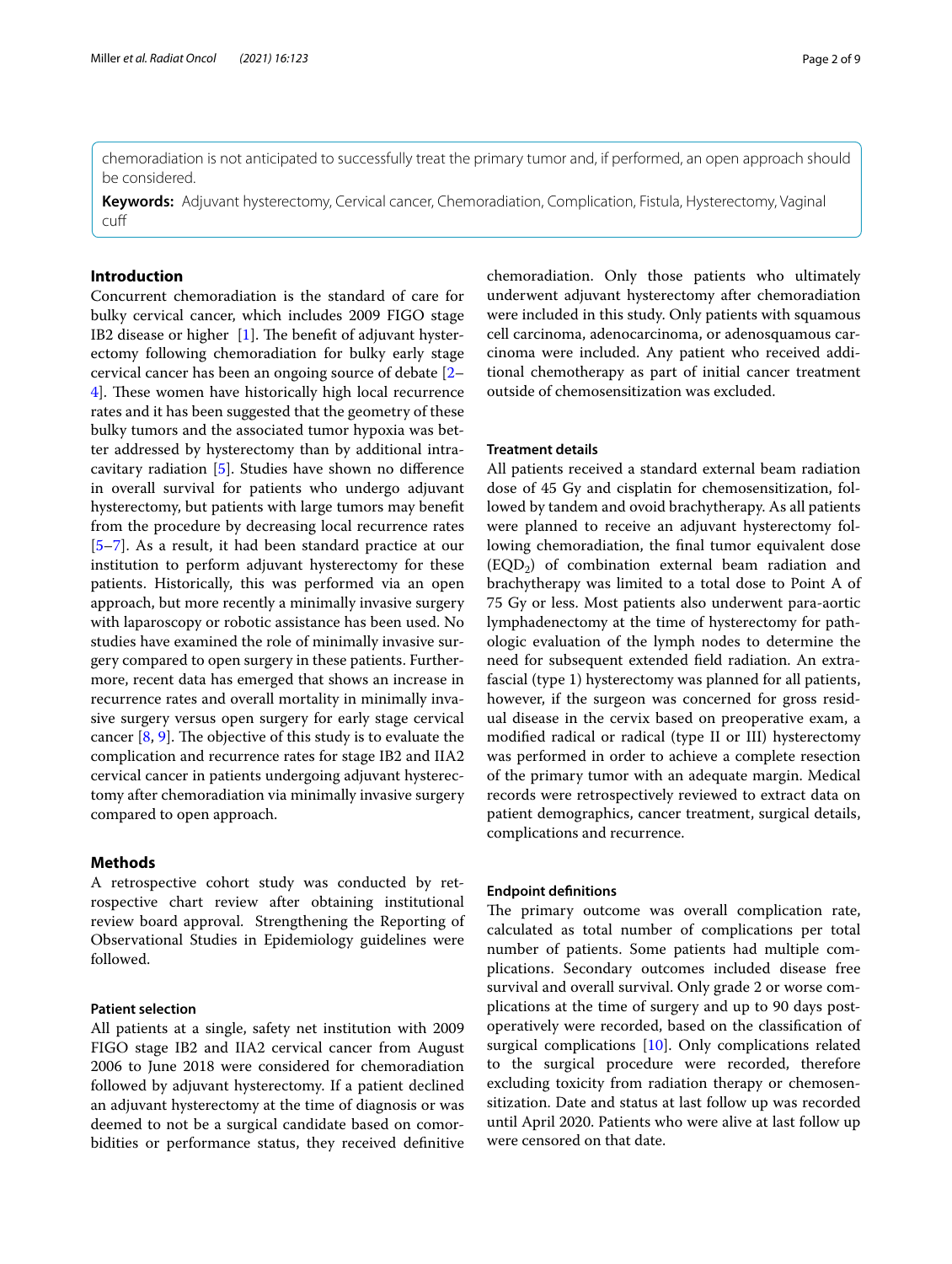## **Statistical analysis**

Frequency of perioperative complications was compared between the minimally invasive surgery and open group with Fisher exact test or chi-square test as appropriate. Efect size was expressed with odds ratio (OR) and 95% confdence interval (CI).

The second step of the analysis was to assess the outcome measures (OS and DFS) related to type of surgery performed. The propensity score inverse probability of treatment weighting (PS-IPTW) was used to balance the measured covariates between the two groups  $[11]$ . This analytic approach was used due to small sample size with limited survival events in which a multivariate analysis would result in over adjustment. PS-IPTW approach is superior to PS-matching as the matching process will further reduce the sample size that likely increases the risk of type II error. PS-IPTW modeling is also superior to conventional adjustment model in such limited sample size as multiple adjusting factors may result in overad-justment. [[11\]](#page-7-8).

The PS was computed by fitting a multivariable binary logistic regression model for the type of surgical approach. Given the small sample size, stringent covariates selection was deployed by choosing a priori historical factors reporting survival efects in cervical cancer (histology type, cancer stage, and residual disease on hysterectomy specimen) [\[12–](#page-8-0)[14\]](#page-8-1).

The PS-IPTW approach assigned women in the MIS group a weight of 1/PS and women in the laparotomy group a weight of  $1/(1$ -PS), respectively. Size effect was assessed between the two groups in the weighted model, and a standardized diference of >0.20 was considered a presence of size efect with clinical imbalance [\[15](#page-8-2)]. In a PS-IPTW model, Kaplan-Meier method was used to plot survival curves, and a Cox proportional hazard regression model was ft to estimate survival efect of MIS use, expressed with hazard ratio (HR) and 95% CI.

In a sensitivity analysis, the efect of surgical approach on survival was examined in the unweighted model. All analyses were based on two-tailed hypothesis, and a *P*<0.05 was considered statistically signifcant. Statistical Package for Social Sciences (version 25.0, Armonk, NY, USA) and R version 3.5.3 (R Foundation for Statistical Computing, Vienna, Austria) were used for analyses.

# **Results**

### **Patient characteristics**

Fifty-four patients met inclusion criteria for the study and their demographic information is shown in Table [1](#page-2-0). There were  $24$  (44%) open versus  $30$  (56%) minimally invasive hysterectomies performed. The majority, 49 (91%), were extrafascial (type 1) and 5 (9%) were radical

# <span id="page-2-0"></span>**Table 1** Demographics

|                            | Surgical approach    |                              |         |  |
|----------------------------|----------------------|------------------------------|---------|--|
|                            | Open                 | <b>Minimally</b><br>invasive | P-value |  |
| Number                     | $n = 24$             | $n = 30$                     |         |  |
| Age (y)                    | 44 (IQR 39-49)       | 44 (IQR 40-56)               | 0.79    |  |
| Race                       |                      |                              | 0.19    |  |
| White                      | 18 (75.0%)           | 24 (80.0%)                   |         |  |
| Black                      | 4 (16.7%)            | $1(3.3\%)$                   |         |  |
| Asian                      | 2(8.3%)              | 5(16.7%)                     |         |  |
| Ethnicity                  |                      |                              | 0.76    |  |
| Hispanic                   | 17 (70.8%)           | 23 (76.7%)                   |         |  |
| Non-Hispanic               | 7 (29.2%)            | 7 (23.3%)                    |         |  |
| Year                       |                      |                              | < 0.01  |  |
| 2006-2011                  | 22 (91.7%)           | 2(6.7%)                      |         |  |
| 2012-2018                  | 2(8.3%)              | 28 (93.3%)                   |         |  |
| BMI (kg/m2)                | 27.6 (IQR 25.2-31.4) | 29.3 (IQR 25.0-35.4)         | 0.44    |  |
| Cigarette use              |                      |                              | 0.77    |  |
| No                         | 21 (87.5%)           | 27 (90.0%)                   |         |  |
| Yes                        | 3 (12.5%)            | 3 (10.0%)                    |         |  |
| Histology                  |                      |                              | 0.19    |  |
| Squamous                   | 16 (66.7%)           | 17 (56.7%)                   |         |  |
| Adenocarcinoma             | 4 (16.7%)            | 11 (36.7%)                   |         |  |
| Adenosquamous              | 4 (16.7%)            | 2(6.7%)                      |         |  |
| Clinical Stage             |                      |                              | 0.2     |  |
| IB <sub>2</sub>            | 21 (87.5%)           | 29 (96.7%)                   |         |  |
| IIA2                       | 3 (12.5%)            | 1(3.3%)                      |         |  |
| Grade                      |                      |                              | 0.13    |  |
| 1                          | $1(4.2\%)$           | 8 (26.7%)                    |         |  |
| $\overline{2}$             | 5 (20.8%)            | 7 (23.3%)                    |         |  |
| 3                          | 13 (54.2%)           | 10 (33.3%)                   |         |  |
| Not defined                | 5 (20.8%)            | 5(16.7%)                     |         |  |
| Tumor size on<br>exam (cm) | 6.4 (IQR 5.0-7.0)    | 6.2 (IQR 5.0-7.0)            | 0.87    |  |
| Type of hysterectomy       |                      |                              | 0.46    |  |
| Type I                     | 21 (87.5%)           | 28 (93.3%)                   |         |  |
| Type II or III             | 3 (12.5%)            | 2(6.7%)                      |         |  |

Median, *IQR*interquartile range

(type III) or modifed radical (type II) hysterectomies. Radical or modifed radical hysterectomy was performed if there was concern for gross residual disease on exam on the day of surgery. The majority of patients also had pelvic and/or paraaortic lymphadenectomy performed at the time of hysterectomy (22 (92%) patients in the open surgery group versus 28 (93%) patients in the minimally invasive surgery group). The study population had a median age of 44 years (interquartile range 40–52) and 74% were of Hispanic ethnicity. There were no statistically signifcant diferences between groups with regard to age, race, ethnicity, body mass index or cigarette use.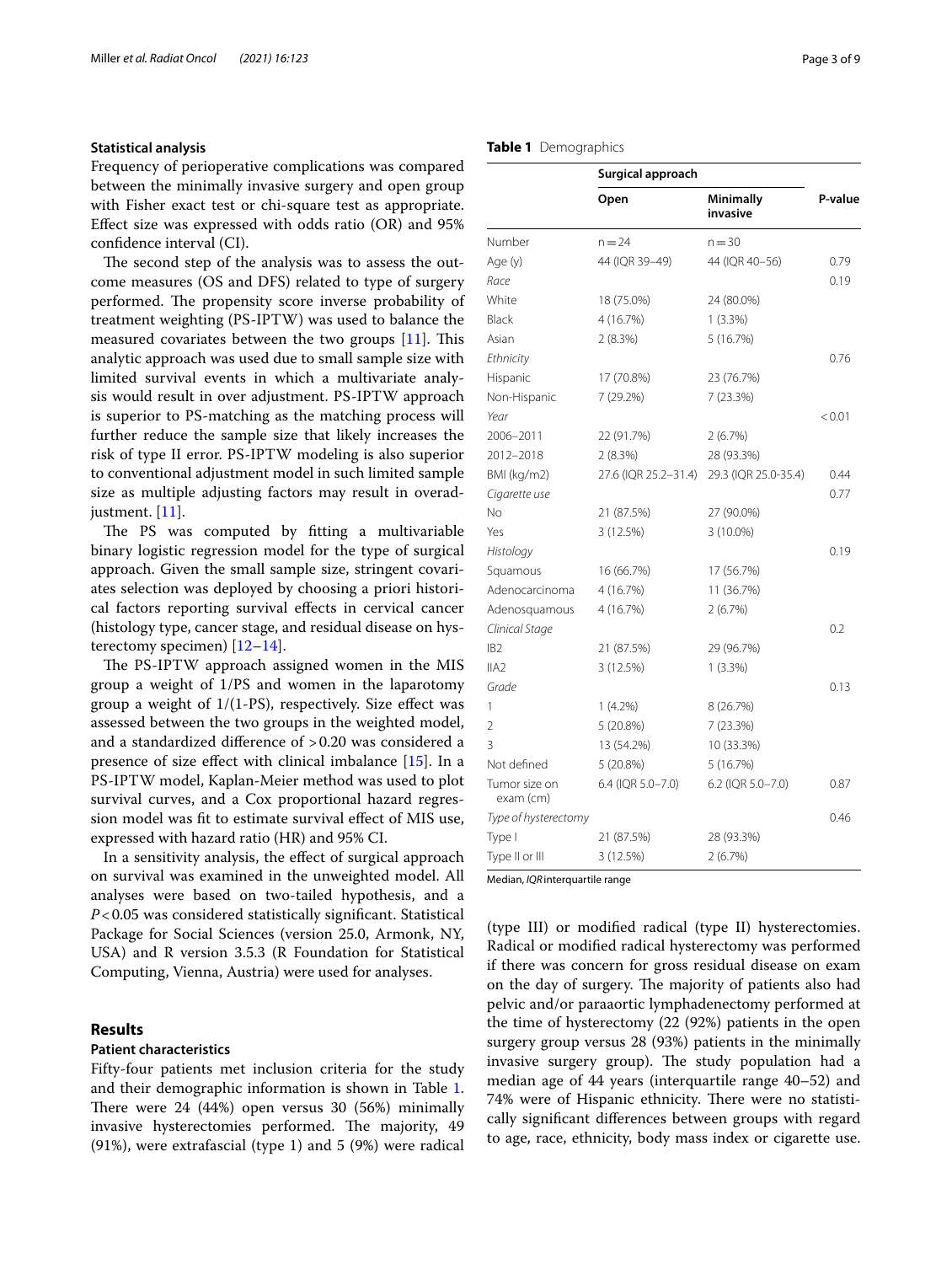The tumor histology was predominantly squamous in both groups. Twenty-one (88%) of patients in the open surgery group and 29 (97%) in the minimally invasive group were diagnosed with FIGO 1 stage IB2 disease. Median tumor size at diagnosis was 6.4 cm (interquartile range 5.0–7.0 cm) in the open group compared to 6.2 cm (interquartile range 5.0–7.0 cm) in the minimally invasive surgery group. Median doses of chemosensitization with cisplatin was 5 (range 3–6). Following external beam radiation, 25 (46%) patients received low dose rate brachytherapy, and 29 (55%) patients received high dose rate brachytherapy. The average radiation dose to Point A in patients undergoing adjuvant hysterectomy was 74.4 Gy.

Twenty-two (92%) patients treated from 2006 to 2011 underwent open surgery, whereas after this, 28 (93%) patients from 2012 to 2018 underwent a minimally invasive surgery  $(p < 0.01)$ . Adjuvant hysterectomy was performed at a median time of 8.0 weeks following completion of chemoradiation (range 3.9–15.6 weeks). There was no diference in the median time to adjuvant hysterectomy between patients who experienced complications and those who did not: median time 8.2 weeks (interquartile range 7.1–9.7 weeks) and 8.3 weeks (interquartile range 7.1–9.9 weeks), respectively. Following adjuvant hysterectomy, 33 (61%) patients had residual disease in their hysterectomy specimen with median residual disease size of 14.5mm (interquartile range 6.8- 27.8mm). In all of the minimally invasive hysterectomies, the vaginal cuff was sutured from within the peritoneal cavity using an intracorporeal or extracorporeal laparoscopic or robotic technique.

### **Complications**

The median follow-up time was 60.4 months (interquartile range 28.0-98.1 months) for the entire cohort. In the MIS group the median follow-up time was 42.0 months (interquartile range 30.0–78.0 months) and 85.2 months (interquartile range 37.2–126.0 months) in the open group. Twelve of the 54 patients (22%) experienced at least one grade 2 or worse complication attributable to the hysterectomy: 8 (27%) in the minimally invasive group and 4 (17%) in the open group (OR 1.8, 95% CI 0.5–7.0,  $p=0.35$ ). The details of each of these complications are listed in Table [2.](#page-3-0) Among these 12 patients, there were 23 total grade 2 or worse complications for an overall complication rate of 43%, summarized in Table [3](#page-4-0). Three  $(25%)$  had received low dose rate and 9 (75%) high dose rate brachytherapy. Nine of these patients (75%) had residual disease in their cervix on fnal hysterectomy

<span id="page-3-0"></span>**Table 2** Details of patients experiencing grade 2 or worse surgical complications

|                  | Surgical approach | Complication            | <b>Treatment</b>               |
|------------------|-------------------|-------------------------|--------------------------------|
| Extrafascial     | Open              | Vaginal cuff necrosis   | Conservative management        |
| Modified radical | Open              | Vaginal cuff dehiscence | Conservative management        |
|                  |                   | Acute blood loss anemia | <b>Blood transfusion</b>       |
|                  |                   | Vesicovaginal fistula   | Percutaneous nephrostomy tubes |
| Extrafascial     | Open              | Urinary tract infection | Antibiotics                    |
| Extrafascial     | Open              | Ureteral injury         | Intraoperative repair          |
|                  |                   | Acute blood loss anemia | Blood transfusion              |
|                  |                   | Wound seroma            | Conservative management        |
| Extrafascial     | Laparoscopic      | Vaginal cuff dehiscence | Vaginal cuff repair            |
|                  |                   | Acute blood loss anemia | <b>Blood transfusion</b>       |
|                  |                   | Port site hematoma      | Conservative management        |
| Extrafascial     | Laparoscopic      | Vaginal cuff necrosis   | Conservative management        |
| Extrafascial     | Laparoscopic      | Vaginal cuff dehiscence | Vaginal cuff repair            |
| Extrafascial     | Laparoscopic      | Vaginal cuff dehiscence | Conservative management        |
| Modified radical | Robotic           | Ureterovaginal fistula  | Ureteroneocystotomy            |
|                  |                   | Sepsis                  | Antibiotics                    |
| Extrafascial     | Laparoscopic      | Vaginal cuff dehiscence | Vaginal cuff repair            |
|                  |                   | Acute blood loss anemia | <b>Blood transfusion</b>       |
|                  |                   | Sepsis                  | Antibiotics                    |
| Extrafascial     | Robotic           | Vaginal cuff dehiscence | Conservative management        |
|                  |                   | Urinary tract infection | <b>Antibiotics</b>             |
| Extrafascial     | Laparoscopic      | Vaginal cuff dehiscence | Conservative management        |
|                  |                   | Rectovaginal fistula    | Diverting loop colostomy       |
|                  | Type              |                         |                                |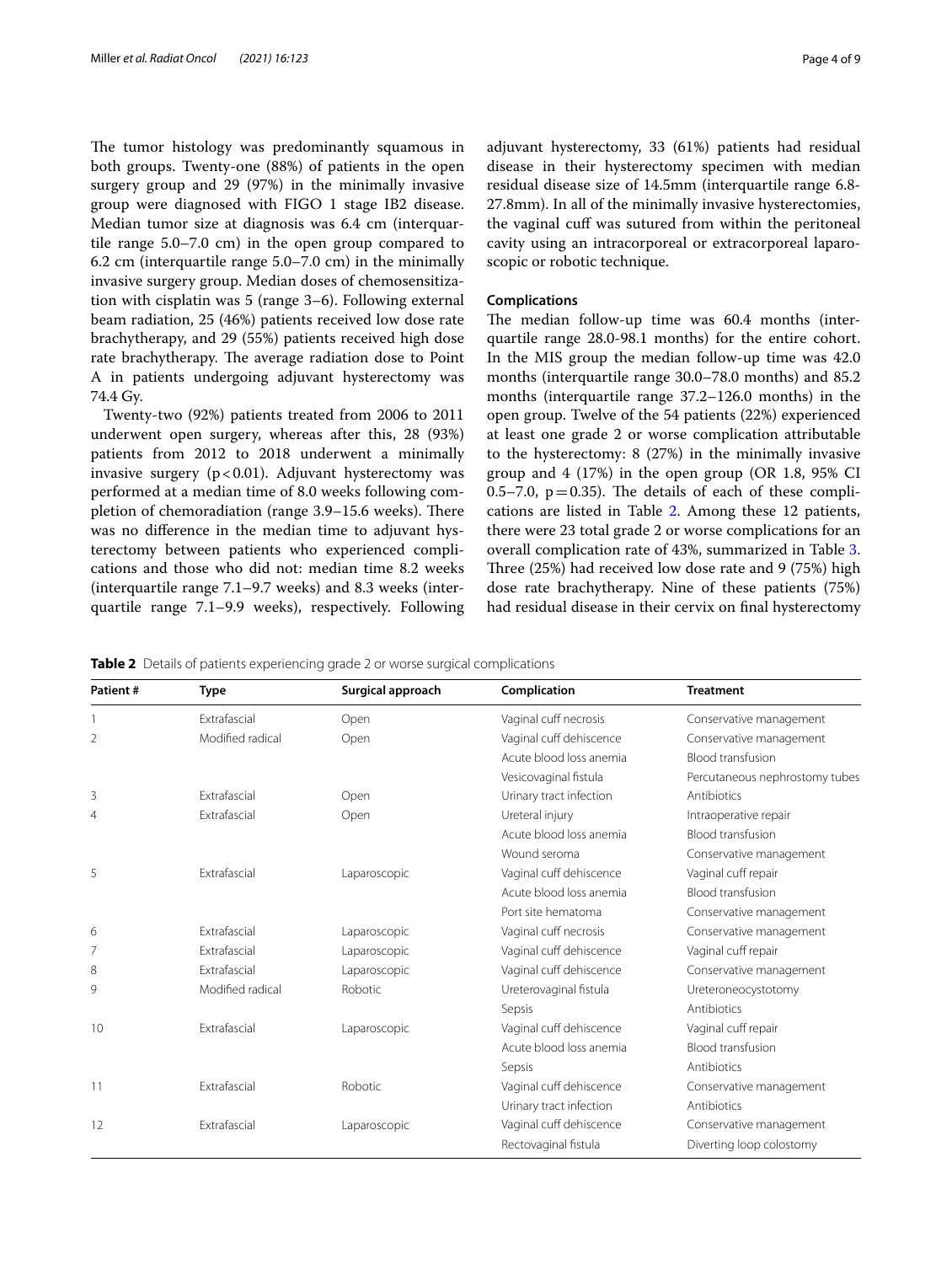|                                                   | Overall  | Surgical approach |                              |
|---------------------------------------------------|----------|-------------------|------------------------------|
|                                                   |          | Open              | <b>Minimally</b><br>invasive |
| Number of patients                                | 54       | 24                | 30                           |
| Number of patients experiencing any complications | 12 (22%) | 4 (17%)           | 8 (27%)                      |
| Total number of complications (rate (%))*         | 23 (43%) | 8 (33%)           | 15 (50%)                     |
| Blood loss requiring transfusion                  | 4(7%)    | 2(8%)             | 2(7%)                        |
| Port site hematoma                                | $1(2\%)$ | $0(0\%)$          | 1(3%)                        |
| Wound seroma                                      | $1(2\%)$ | 1(4%)             | $0(0\%)$                     |
| Urinary tract infection                           | 2(4%)    | 1(4%)             | 1(3%)                        |
| Sepsis                                            | 2(4%)    | $0(0\%)$          | 2(7%)                        |
| Ureteral injury                                   | $1(2\%)$ | 1(4%)             | $0(0\%)$                     |
| Vaginal cuff complication or fistula              | 12 (22%) | 3(13%)            | $9(30\%)$                    |

### <span id="page-4-0"></span>**Table 3** Complication rates overall and by surgical approach

\*Complication rate calculated as total number of complications per total number of patients. Some patients experienced multiple complications

pathology, compared to 24 of the 42 patients (57%) who did not experience a grade 2 or higher surgical complication (OR 2.3, 95% CI 0.5–9.5,  $p=0.27$ ). Ten patients experienced at least one complication involving the vaginal cuf, for a total of 12 complications involving the vaginal cuff such as a vaginal cuff defect, dehiscence and/or fstula between the vagina and urinary or gastrointestinal tract. Nine of these vaginal cuf complications were noted in the minimally invasive group compared to 3 in the open group (OR 3.0, 95% CI 0.8–11.2, p=0.12).

Of the 3 patients who developed fstulas following adjuvant hysterectomy, 2 were noted to have a vaginal cuf dehiscence prior to the fstula diagnosis. One patient developed a ureterovaginal fstula that was managed with primary surgical repair with ureteroneocystotomy. One patient developed a vesicovaginal fstula following conservative management of a vaginal cuf dehiscence that was treated with bilateral percutaneous nephrostomy tubes initially for symptomatic relief following which she was lost to follow up. The third patient developed a rectovaginal fstula after conservative management of a vaginal cuff dehiscence and subsequently underwent a diverting loop colostomy.

There was higher estimated blood loss, 250 mL versus 88 mL ( $p < 0.001$ ), in the open group compared to minimally invasive surgery, as well as increased median length of stay  $[5 \text{ vs. } 3 \text{ days } (p<0.01)]$  (Table [4\)](#page-4-1). There were 6 (20%) patients with multiple complications in the minimally invasive group compared to 2 (8%) in the open group.

### **Recurrence and survival outcomes**

During the follow up period there were 9 recurrences and 7 deaths, 6 from cervical cancer disease progression and 1 which was non-cancer related. There were 3 (13%) recurrences in the open group and 6 (20%) in the minimally invasive group (OR 1.75, 95% CI 0.39–7.88,  $p = 0.47$ ). Of the 9 recurrences, 2 (22%) had local recurrences at the vaginal cuf, 6 (67%) had distant recurrences, including nodal recurrences and 1 (11%) had both local and distant recurrence. The PS-IPTW post weighted statistics for each group based on stage, histology and residual disease

|                                        | Open $(n=24)$     | <b>Minimally invasive</b><br>$(n=30)$ | P-value | Odds ratio (95%<br>confidence<br>interval) |
|----------------------------------------|-------------------|---------------------------------------|---------|--------------------------------------------|
| Patients experiencing any complication | 4 (17%)           | 8 (27%)                               | 0.52    | 1.82 (0.47-6.97)                           |
| Complications per patient              |                   |                                       |         |                                            |
| No complications                       | 20 (83%)          | 22 (73%)                              | 0.49    |                                            |
| Single complication                    | 2(8%)             | 2(7%)                                 |         |                                            |
| Multiple complications                 | 2(8%)             | 6(20%)                                |         |                                            |
| Estimated blood loss (ml)              | 250 (IQR 156-350) | 88 (50-105)                           | < 0.001 |                                            |
| Length of hospital stay (days)         | $5$ (IOR 4-6)     | $3$ (IQR 2-3)                         | < 0.001 |                                            |

<span id="page-4-1"></span>

|  | Table 4 Complications by surgical approach |  |  |
|--|--------------------------------------------|--|--|
|--|--------------------------------------------|--|--|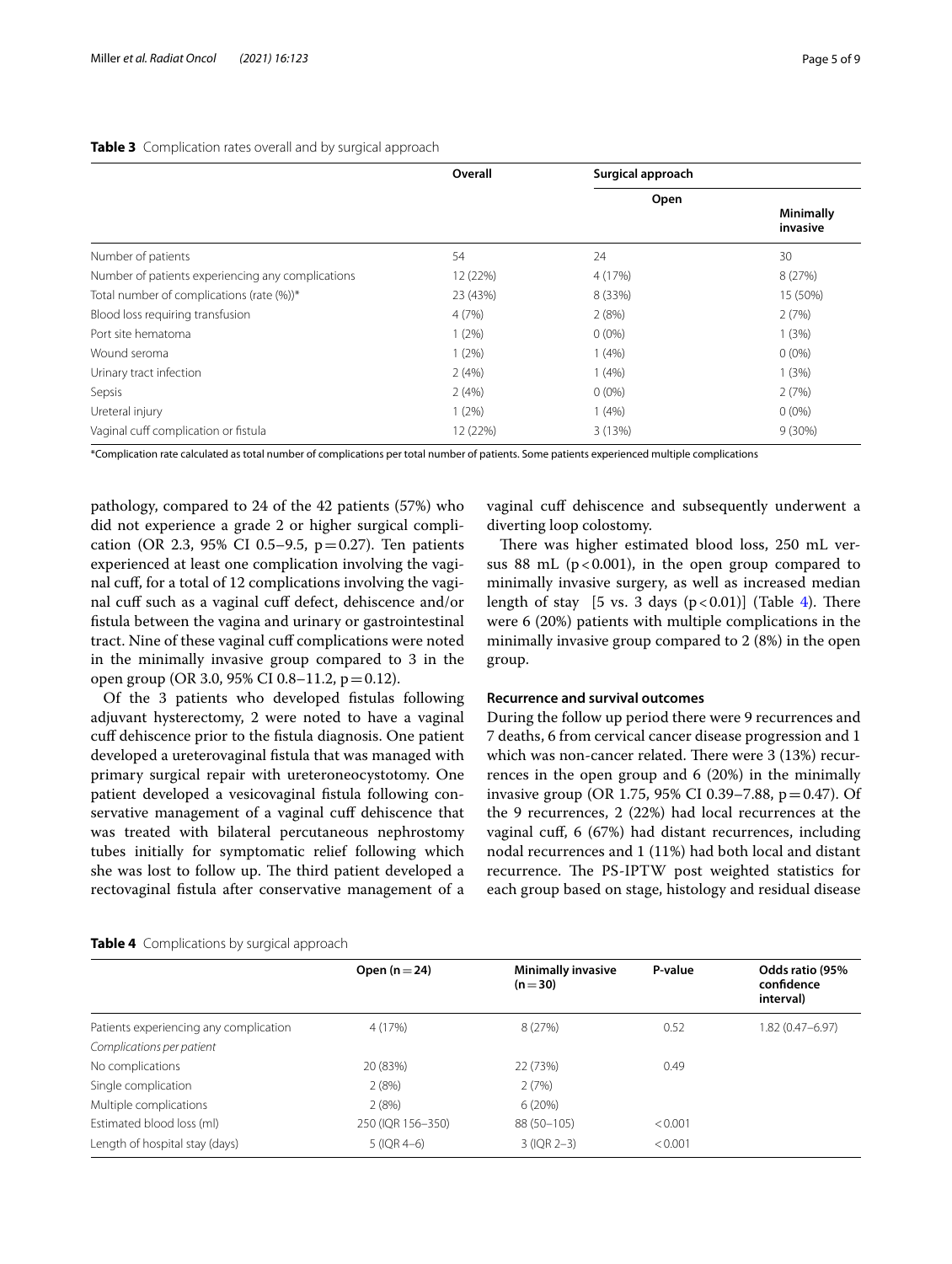are shown in Table [5](#page-5-0). Of the 33 patients with residual disease in their hysterectomy specimen, 8 (24.2%) had a recurrence compared to 1 recurrence among the 21 patients (4.8%) who did not have residual disease in their hysterectomy specimen (OR 6.4, 95% CI 0.74–55.5,  $p=0.09$ ). All 3 of the patients who underwent open surgery and experienced a recurrence had residual disease in their hysterectomy specimen compared to 5 of the 6 who underwent MIS and had a recurrence.

Disease free survival using PS-IPTW showed no diferences between groups and was 86.3% in the open group compared to 78.3% in the minimally invasive group (HR 1.71 (0.64–4.61)  $p=0.29$ ). Similarly, there were no differences in 5-year overall survival between groups using PS-IPTW and was 94.6% in the open group compared to 91.0% in the minimally invasive group (HR 1.89 (0.55– 6.49)  $p = 0.31$ ), Fig. [1](#page-5-1).

# **Discussion**

In 2003, a phase III randomized trial enrolled 256 patients with stage IB2 cervical cancer and compared those who underwent adjuvant hysterectomy versus no hysterectomy after primary chemoradiation [\[5](#page-7-3)]. Although not specifcally noted in the manuscript, it can be inferred that these were performed via the open approach as the study was performed before the minimally invasive era. They reported combined complication rates from radiation therapy and surgery, but noted that the addition of the hysterectomy did not increase the rate of complications, with an overall greater than grade 3 complication rate of 10%<sup>5</sup>. Our study found an overall grade 2 or greater complication rate of 43% for adjuvant hysterectomies in this setting, but no statistically signifcant diference between patients undergoing minimally invasive compared to open surgery.

### <span id="page-5-0"></span>**Table 5** Postweighted balance statistics

| Open (%) | MIS (%) | P-value | SD<br>(pre-IPTW) | SD<br>(post-IPTW) |  |
|----------|---------|---------|------------------|-------------------|--|
|          |         | 0.93    | 0.35             | 0.03              |  |
| 7.3      | 6.6     |         |                  |                   |  |
| 92.7     | 93.4    |         |                  |                   |  |
|          |         | 0.99    | 0.29             | 0.01              |  |
| 60.0     | 59.9    |         |                  |                   |  |
| 28.9     | 28.8    |         |                  |                   |  |
| 11.1     | 11.3    |         |                  |                   |  |
|          |         | 0.98    | 0.28             | 0.06              |  |
| 40.3     | 39.7    |         |                  |                   |  |
| 37.8     | 36.1    |         |                  |                   |  |
| 22.0     | 24.3    |         |                  |                   |  |
|          |         |         |                  |                   |  |

*MIS*minimally invasive surgery, *SD*standardized diference, *IPTW*inverse probability of treatment weighting

<span id="page-5-1"></span>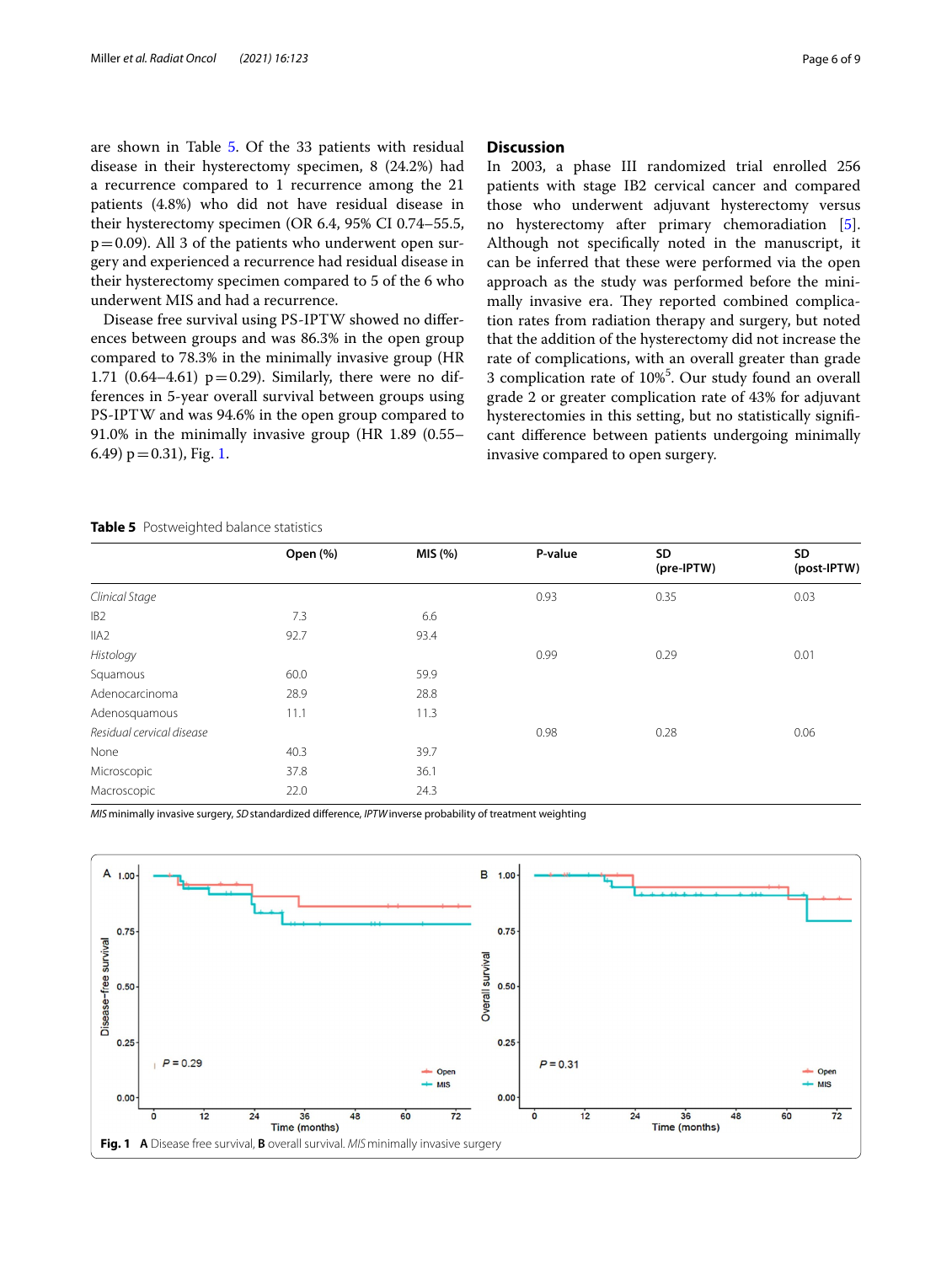There were more vaginal cuff complications in patients undergoing minimally invasive compared to open hysterectomy; and multiple patients required surgical repair of the dehiscence or management of a resulting fstula. Albeit not statistically signifcant, likely due to the small sample size, this trend is clinically signifcant given the severity of this complication. Prior studies have examined risk factors for vaginal cuf dehiscence, with mode of hysterectomy playing an important role. Retrospective studies have shown a rate of vaginal cuf dehiscence of 1.1–4.1% for laparoscopic hysterectomy and 3% for robotic hysterectomy. This is compared to a rate of 0.29% for vaginal hysterectomy and 0.12% for abdominal hyster-ectomy [[16,](#page-8-3) [17\]](#page-8-4). Type of hysterectomy also affects vaginal cuf dehiscence rates with radical hysterectomy via minimally invasive surgery showing a 9-fold increase in vaginal cuff complications compared to extrafascial hysterectomy [\[17](#page-8-4)]. Transvaginal closure of the cuf has also been shown to have a 3- to 9-fold decrease in dehiscence rate compared to laparoscopic closure  $[18]$  $[18]$ . The reason for increased vaginal cuff dehiscence in laparoscopic hysterectomies is not fully known but theories have been postulated. During minimally invasive hysterectomy the colpotomy is made with electrocautery, which may lead to more tissue necrosis and poor wound healing, something which is particularly concerning in an irradiated population. Also, the method of closing the vaginal cuf via laparoscopic or vaginal suturing may be inferior to the open technique and lead to worse outcomes. In our study, all patients had a malignancy and received radiation therapy, which are known risk factors for vaginal cuff complications and poor wound healing [\[19](#page-8-6)]. It is likely that the combination of these risk factors and the increased risk of cuff complications with minimally invasive hysterectomies results in a particularly high rate of vaginal cuff necrosis and dehiscence.

While not statistically signifcant, there was a trend towards shorter disease-free survival in the group undergoing minimally invasive adjuvant hysterectomy. This parallels recent data from the laparoscopic approach to cervical cancer trial showing a decrease in progression-free survival and increased mortality in patients undergoing primary hysterectomy by minimally invasive compared to open approach [[8\]](#page-7-5). Other studies have shown similar results, including a large surveillance, epidemiology and end results (SEER) database study that showed a decrease in overall survival in patients undergoing minimally invasive surgery compared to open radical hysterectomy [[9\]](#page-7-6). The mechanism by which minimally invasive surgery may lead to increased mortality and recurrence rates in cervical cancer patients remains unknown. It has been postulated that use of the uterine manipulator facilitates intraperitoneal tumor spread. It is also possible there is tumor spill into the peritoneal cavity when making the colpotomy that plays a role in this process. In our cohort, 61% of patients had residual disease at time of adjuvant hysterectomy. This is attributed to the lower doses of brachytherapy these patients received in anticipation of undergoing a hysterectomy and is in line with prior studies [\[5](#page-7-3)]. While not statistically signifcant, there was a trend towards higher recurrence rates among patients with residual disease in their hysterectomy specimen in both the open surgery and MIS groups, but the low number of events limits further analysis of this by surgical approach.

Radiation and surgical techniques have evolved substantially since the clinical trial published in 2003 that reported a lower incidence of local relapse in patients receiving adjuvant hysterectomy compared to those who did not after chemoradiation [[5\]](#page-7-3). More recently, a phase III trial was conducted in France that compared the role of adjuvant hysterectomy in stage IB2 and II cervical cancer. This study was closed early due to poor accrual, but ultimately analyzed 30 patients who received adjuvant hysterectomy and 31 patients who received chemoradiation only. The findings were not statistically significant but showed improved disease-free survival and overall survival in patients who did not undergo adjuvant hysterectomy [\[20](#page-8-7)]. It is possible, especially in the era of modern radiation oncology, that there is limited clinical beneft and increased morbidity with routine performance of an adjuvant hysterectomy. Thus, adjuvant hysterectomy should be reserved for situations when intracavitary brachytherapy is not feasible or the response from chemoradiation is deemed unlikely to result in sterilization of the primary tumor.

A weakness of our study is the small sample size. However, data was collected over a 12-year period and due to the specifc study population there are few studies that include more patients. A potential confounding factor in our study was the year in which surgery was performed. The decision on route of surgery was at the discretion of the surgeon, but from 2006 to 2011 nearly all patients received an open hysterectomy, whereas after 2011 the majority of patients underwent minimally invasive surgery. Given this, the follow up time for the open cases is longer than minimally invasive surgery. This bias has the potential to mask possible future recurrences in the minimally invasive group, which could lead to greater diferences in recurrence rates and possibly overall survival. Additionally, other factors may have changed over this time period that afected the outcome, such as changes in surgeon experience and the learning curve associated with adopting new minimally invasive surgical techniques.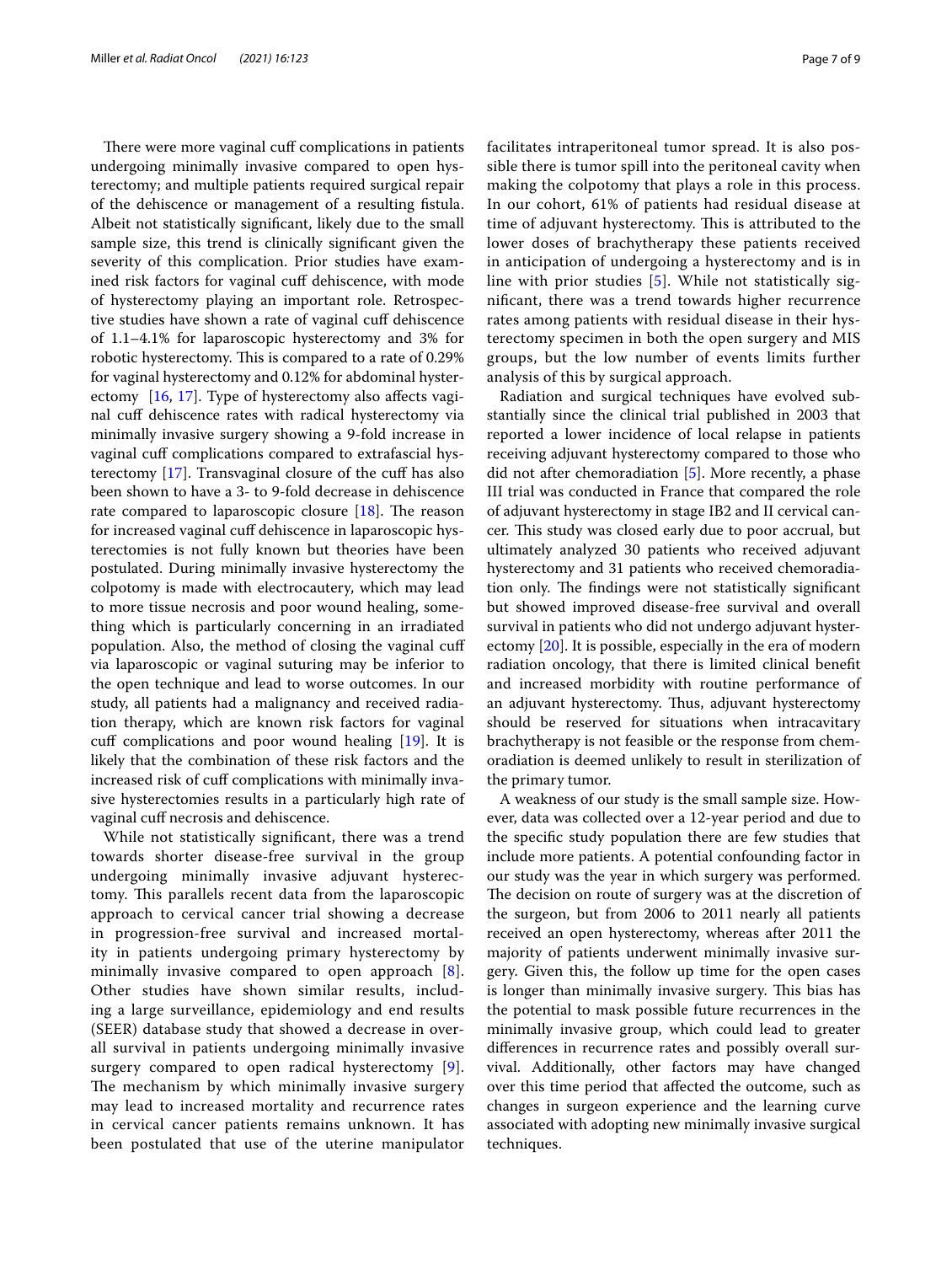There was also a change in type of brachytherapy given to patients during the study window. From 2006 to 2011, the majority of patients received low dose rate brachytherapy after completion of external beam radiation. In contrast, from 2012 to 2018, the majority of patients received high dose rate brachytherapy. Low dose rate brachytherapy delivers a radiation dose of 0.4–2 Gy/h whereas high dose rate brachytherapy delivers the dose much faster at  $>12$  Gy/h. The switch from low dose rate to high dose rate brachytherapy was made at a very similar time as the switch from open to minimally invasive hysterectomy at our institution. Therefore, most of the patients who underwent minimally invasive adjuvant hysterectomy also received high dose rate brachytherapy. Of the 12 patients with complications following adjuvant hysterectomy, 3 (25%) had received low dose rate and 9 (75%) high dose rate brachytherapy. It is possible the change in radiation also contributed to the increased rate of complications seen, however it is not possible to make defnite conclusions regarding this given our small sample size and confounding factors.

While older studies do show a decreased local recurrence rate by adding adjuvant hysterectomy to radiation for these patients [\[5](#page-7-3)], the improvement in radiation techniques and addition of cisplatin chemosensitization since that time may make these fndings no longer relevant as is suggested by our study and others [\[20](#page-8-7)[–22\]](#page-8-8).

## **Conclusions**

Among women undergoing adjuvant hysterectomy following chemoradiation for bulky, early stage cervical cancer, there was no diference in complication rates between an open or minimally invasive surgical approach, however, the overall complication rate was high, including a high rate of vaginal cuff defect, dehiscence and/or fistulas. Our fndings suggest that an adjuvant hysterectomy should be reserved for patients in which chemoradiation is not anticipated to successfully treat the primary tumor and, if performed, an open approach should be considered given the trend towards fewer complications and improved survival noted in this group compared to those undergoing a minimally invasive surgery.

### **Acknowledgements**

None.

#### **Authors' contributions**

All authors provided substantial contributions to this study. Conception and design was performed by LLB, LDR, KM, AY, HP, LM, MC, OR and HM. Data acquisition and analysis was performed by LLB, HM, KM, AP, MH and AC. Data interpretation was performed by LLB, LDR, KM, and HM. Drafting of the manuscript was performed by HM and substantive revisions performed by LLB. Minor edits and fnal manuscript approval were performed by all authors. All authors read and approved the fnal manuscript.

### **Funding**

Ensign Endowment for Gynecologic Cancer Research (KM).

#### **Availability of data and materials**

The data that support the fndings of this study are available from the corresponding author, [LLB], upon reasonable request.

### **Declarations**

#### **Ethics approval and consent to participate**

Ethics approval was waived by the institution for this type of retrospective review. The project was approved by the IRB on 7/2/2019, #HS-13-00824.

#### **Consent for publication**

No applicable.

#### **Competing interests**

Competing interests LR: consultant, Quantgene. KM: honorarium, Chugai; textbook editorial expenses, Springer; and investigator meeting attendance expenses, VBL Therapeutics.

### **Author details**

<sup>1</sup> Division of Gynecologic Oncology, University of Southern California, 2020 Zonal Ave, IRD 526, Los Angeles, CA 90033, USA. <sup>2</sup> Department of Radiation Oncology, University of Southern California, Los Angeles, CA 90033, USA.

Received: 1 February 2021 Accepted: 15 June 2021 Published online: 29 June 2021

#### **References**

- <span id="page-7-0"></span>1. Vale C, Tierney JF, Stewart LA, et al. Reducing uncertainties about the efects of chemoradiotherapy for cervical cancer: a systematic review and meta-analysis of individual patient data from 18 randomized trials. J Clin Oncol. 2008;26(35):5802–12.<https://doi.org/10.1200/JCO.2008.16.4368>.
- <span id="page-7-1"></span>2. Rutledge FN, Wharton JT, Fletcher GH. Clinical studies with adjunctive surgery and irradiation therapy in the treatment of carcinoma of the cervix. *Cancer*. 1976;38(1):596–602. [https://doi.org/10.1002/1097-](https://doi.org/10.1002/1097-0142(197607)38:1<596::AID-CNCR2820380184>3.0.CO;2-C) [0142\(197607\)38:1<596::AID-CNCR2820380184>3.0.CO;2-C](https://doi.org/10.1002/1097-0142(197607)38:1<596::AID-CNCR2820380184>3.0.CO;2-C)
- 3. O'Quinn AG, Fletcher GH, Wharton JT. Guidelines for conservative hysterectomy after irradiation. Gynecol Oncol. 1980;9(1):68–79. [https://doi.org/](https://doi.org/10.1016/0090-8258(80)90010-4) [10.1016/0090-8258\(80\)90010-4.](https://doi.org/10.1016/0090-8258(80)90010-4)
- <span id="page-7-2"></span>4. Mendenhall WM, McCarty PJ, Morgan LS, Chafe WE, Million RR. Stage IB or IIA-B carcinoma of the intact uterine cervix ≥ 6 cm in diameter: is adjuvant extrafascial hysterectomy benefcial? Int J Radiat Oncol Biol Phys. 1991;21(4):899–904. [https://doi.org/10.1016/0360-3016\(91\)90727-L.](https://doi.org/10.1016/0360-3016(91)90727-L)
- <span id="page-7-3"></span>5. Keys HM, Bundy BN, Stehman FB, et al. Radiation therapy with and without extrafascial hysterectomy for bulky stage IB cervical carcinoma: a randomized trial of the Gynecologic Oncology Group. Gynecol Oncol. 2003;89:343–53. [https://doi.org/10.1016/S0090-8258\(03\)00173-2.](https://doi.org/10.1016/S0090-8258(03)00173-2)
- 6. Decker MA, Burke JJ, Gallup DG, et al. Completion hysterectomy after radiation therapy for bulky cervical cancer stages IB, IIA, and IIB: complications and survival rates. Am J Obstet Gynecol. 2004;191:654–8. [https://](https://doi.org/10.1016/j.ajog.2004.05.076) [doi.org/10.1016/j.ajog.2004.05.076](https://doi.org/10.1016/j.ajog.2004.05.076).
- <span id="page-7-4"></span>7. Rema P, Suchetha S, Kumar A, Ahmed I. The role of adjuvant hysterectomy after radiotherapy in cervical cancer. Indian J Surg. 2015;77:902–5. [https://doi.org/10.1007/s12262-014-1060-3.](https://doi.org/10.1007/s12262-014-1060-3)
- <span id="page-7-5"></span>8. Ramirez PT, Frumovitz M, Pareja R, et al. Minimally invasive versus abdominal radical hysterectomy for cervical cancer. N Engl J Med. 2018;379(20):1895–904. <https://doi.org/10.1056/NEJMoa1806395>.
- <span id="page-7-6"></span>9. Barber EL, Rauh-Hain JA, Rice LW, et al. Survival after minimally invasive radical hysterectomy for early-stage cervical cancer. Obstet Gynecol Surv. 2019;74(2):84–5. [https://doi.org/10.1097/ogx.0000000000000640.](https://doi.org/10.1097/ogx.0000000000000640)
- <span id="page-7-7"></span>10. Dindo D, Demartines N, Clavien PA. Classifcation of surgical complications: a new proposal with evaluation in a cohort of 6336 patients and results of a survey. Ann Surg. 2004;240(2):205–13. [https://doi.org/10.](https://doi.org/10.1097/01.sla.0000133083.54934.ae) [1097/01.sla.0000133083.54934.ae](https://doi.org/10.1097/01.sla.0000133083.54934.ae).
- <span id="page-7-8"></span>11. Austin PC, Stuart EA. Moving towards best practice when using inverse probability of treatment weighting (IPTW) using the propensity score to estimate causal treatment effects in observational studies. Stat Med. 2015. [https://doi.org/10.1002/sim.6607.](https://doi.org/10.1002/sim.6607)